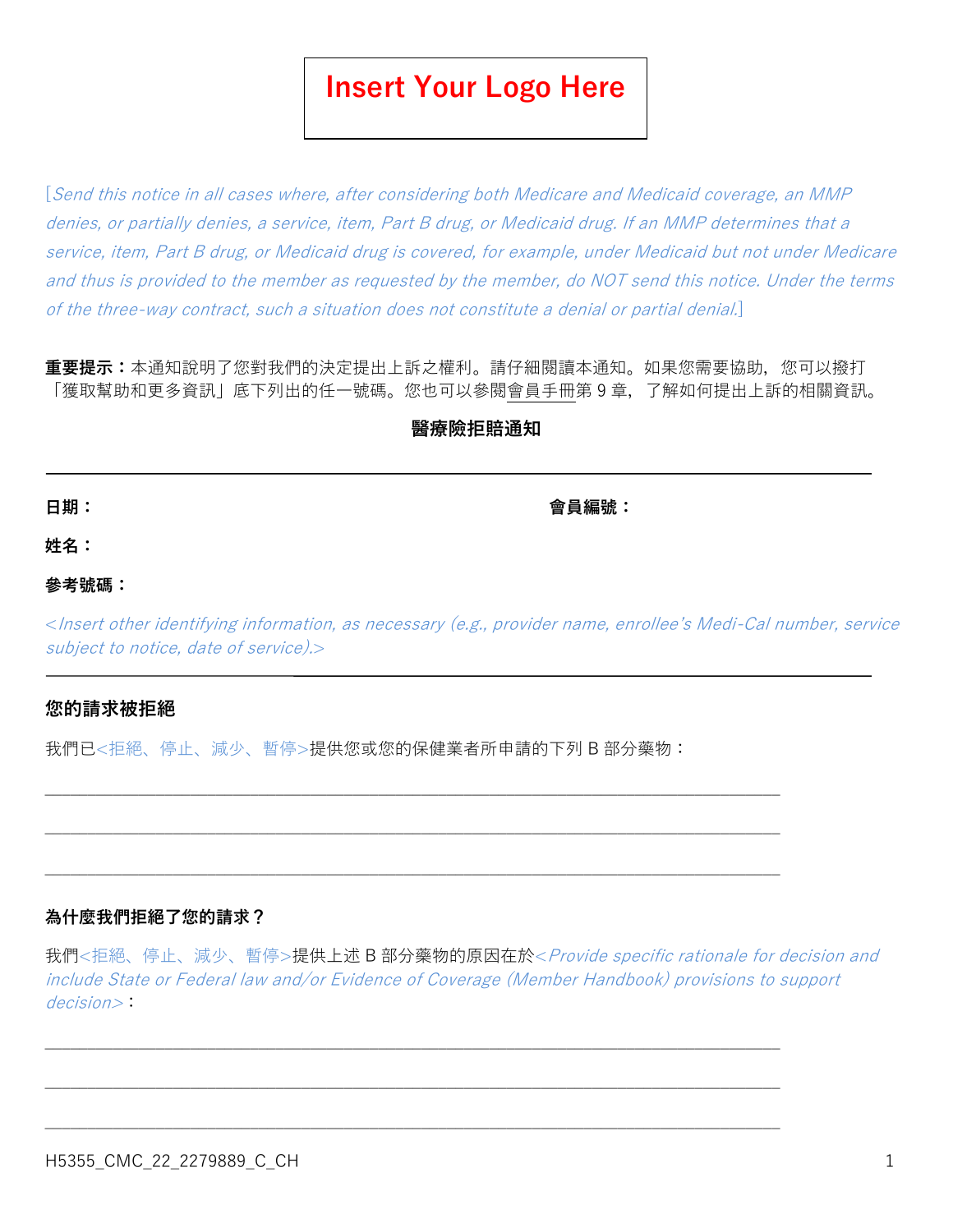<Where the plan has determined that the drug is covered under Medicare Part D, insert the following text: 根 據您的 Medicare B 部分福利, 該請求遭到拒絕;但所申請的藥物已根據 Medicare D 部分獲得承保/付款核准。 <Insert, as applicable, an explanation of the conditions of approval in a readable and understandable format>. 如果您認為 Medicare B 部分應該為您承保此藥物, 您可以提出上訴。>

您應該與您的醫生分享此決議書的副本,以便您和您的醫生可以討論後續步驟。如果您的醫生代表您申請承保,我 們會將此決議書的副本發送給您的醫生。

#### **您有權對我們的決定提出上訴**

您有權向我們提出 1 級上訴(有時稱為「內部上訴」或「計劃上訴」),以此請求

IEHP DualChoice Cal MediConnect Plan (Medicare-Medicaid Plan) 審查我們的決定。在特殊情況下,您也可以 申請進行獨立醫療審查 (Independent Medical Review, IMR), 而無需先向本計劃提出上訴。如果您已就同一問題 召開過州聽證會,則不能申請進行 IMR。如果您對 IMR 的結果感到不滿,您仍然可以申請舉行州聽證會。

請在本通知發出之日起 60 個日曆日內,向 IEHP DualChoice 提出 1 級上訴。如果您有正當理由錯過最後期限,我 們可以給您更多時間。請參閱標題為「如何向 IEHP DualChoice 提出 1 級上訴」的部分,了解如何提出計劃級上 訴。

**在我們審查您的個案期間如何保留您的服務:**如果我們要停止或減少某項服務,您可以在個案審查期間 繼續獲得該服務。**如果您希望繼續提供服務,您必須在本通知發出之日起 10 個日曆日內**,或在服務停 止或減少之前(以時間較晚者為準)提出上訴。

### **如果您希望由其他人代您行事**

您可以指定一位親戚、朋友、律師、醫生或其他人作為您的代理人。如果您希望由其他人代您行事,請撥打以下電 話聯絡我們:1-877-273-IEHP (4347),服務時間為上午 8 點至晚上 8 點 (太平洋標準時間),每週 7 天 (包括節 假日),以了解如何指定您的代理人。TTY 使用者請撥打 1-800-718-4347。您以及您的意定代理人都必須簽署一 份聲明並註明日期,說明該代理出自於您的意願。您需要將此聲明郵寄或傳真給我們。請保留一份副本以供記錄。

#### **可以向 IEHP DualChoice 提出 2 種 1 級上訴**

**標準上訴** – 我們將於收到您的上訴後 **7 個日曆日**內給您書面標準上訴決定。如果您申請延期或我們需要更多關於您 個案的資訊,我們可能需要更長時間以作出決定。如果我們需要額外的時間,我們會告訴您,並解釋為何需要更多 的時間。如果您的上訴是關於支付您已經獲取的 B 部分藥物之費用,我們將於 **60 個日曆日**內給您書面決定。

**快速(加急)上訴** — 我們將依據您的病況需求,盡快為您作出快速上訴決定,一般是在我們收到您的上訴後 **72 小時**內。如果您或您的醫生認為等待標準上訴的決定可能會嚴重損害您的健康,您可以申請快速上訴。

**如果醫生為您申請,或您的醫生支持您的申請,我們會自動為您提供快速上訴。**如果您在沒有醫生支持的情況下申 請快速上訴,我們將決定您的請求是否需要快速上訴。如果我們不為您提供快速上訴,我們將於 **7 個日曆日內作出 決定。**

#### **如何向 IEHP DualChoice 提出 1 級上訴**

**步驟 1:**您、您的代理人或您的保健業者必須在收到此通知之日起 **60 個日曆日**內提出上訴。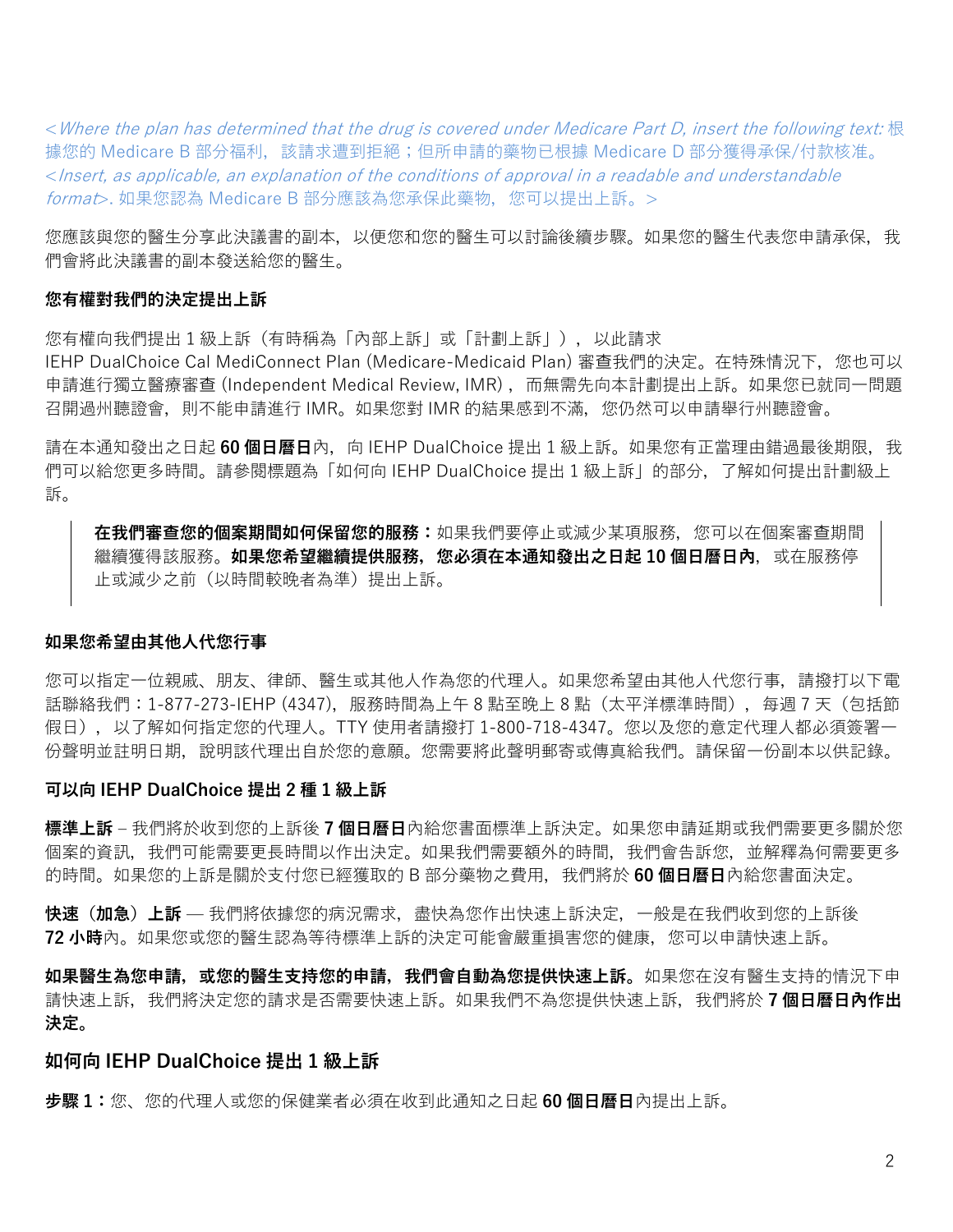您的書面請求必須包括:

- 您的姓名
- 地址
- 會員編號
- 上訴理由
- 您想要標準上訴還是快速上訴(對於快速上訴,請說明您需要快速上訴的原因)。
- 您希望我們審查的任何證據,例如醫療記錄、醫生證明(例如假使您申請快速上訴,則提供醫生的支持聲 明)或其他說明您為什麼需要 B 部分藥物的資訊。如果您需要此資訊,請致電您的醫生。

我們建議您保留發送給我們的所有內容的副本作為記錄。

您可以在上訴之前或上訴期間要求查看我們用於作出決定的醫療記錄和其他文件。您還可以免費索取我們用於作出 決定的指引副本。

**步驟 2:**郵寄、傳真或遞交您的上訴或致電我們。

| 對於標準上訴: | 郵寄地址:                      | <b>IEHP DualChoice</b>          |
|---------|----------------------------|---------------------------------|
|         |                            | P.O. Box 1800                   |
|         |                            | Rancho Cucamonga, CA 91729-1800 |
|         | 雷話:                        | 1-877-273-IEHP (4347)           |
|         | TTY 使用者請撥打: 1-800-718-4347 |                                 |
|         | 傳真號碼:                      | 909-890-5748                    |
|         |                            |                                 |

如果您透過電話提出標準上訴,我們將向您複誦您的請求,以確保我們已正確記錄。我們還將向您發送一封信函, 確認您告訴我們的內容。該信函將告訴您如何進行任何更正。

| 對於快速上訴: | 電話:                        | 1-877-273-IEHP (4347) |
|---------|----------------------------|-----------------------|
|         | TTY 使用者請撥打: 1-800-718-4347 |                       |
|         | 傳真號碼:                      | 909-890-5748          |

#### **接下來呢?**

如果您提出 1 級上訴, 而我們依然拒絕您的服務請求, 我們將向您發送書面決定。

如果該服務最初為 Medicare 服務或 Medicare 和 Medi-Cal 都承保的服務,我們會自動將您的個案發送給獨立審查 員。如果獨立審查員拒絕您的請求,書面決定將說明您是否有額外的上訴權利。

如果該服務為 Medi-Cal 服務,您可以申請進行**獨立醫療審查 (IMR)** 或**州聽證會**。您的書面決定將說明您如何提出 下一級上訴。下文也會有相關資訊。

#### **如何申請進行獨立醫療審查 (IMR)**

您可以請求加州管理式醫療保健部門(以下簡稱部門)對 Medi-Cal 承保的服務和項目進行獨立醫療審查 (IMR)。 如果您不同意 IEHP DualChoice 的 1 級上訴決定, 或者 IEHP DualChoice 於 30 天後仍未解決您的 1 級上訴, 您 可以申請進行 IMR。 在特殊情況下,您也可以申請進行獨立醫療審查 (IMR) ,而無需先向本計劃提出上訴。

在大多數情況下,您必須在申請 IMR 之前向 IEHP DualChoice 提出 1 級上訴;但如果出現下列情形,您可能無需 先向 IEHP DualChoice 提起上訴即可獲得 IMR: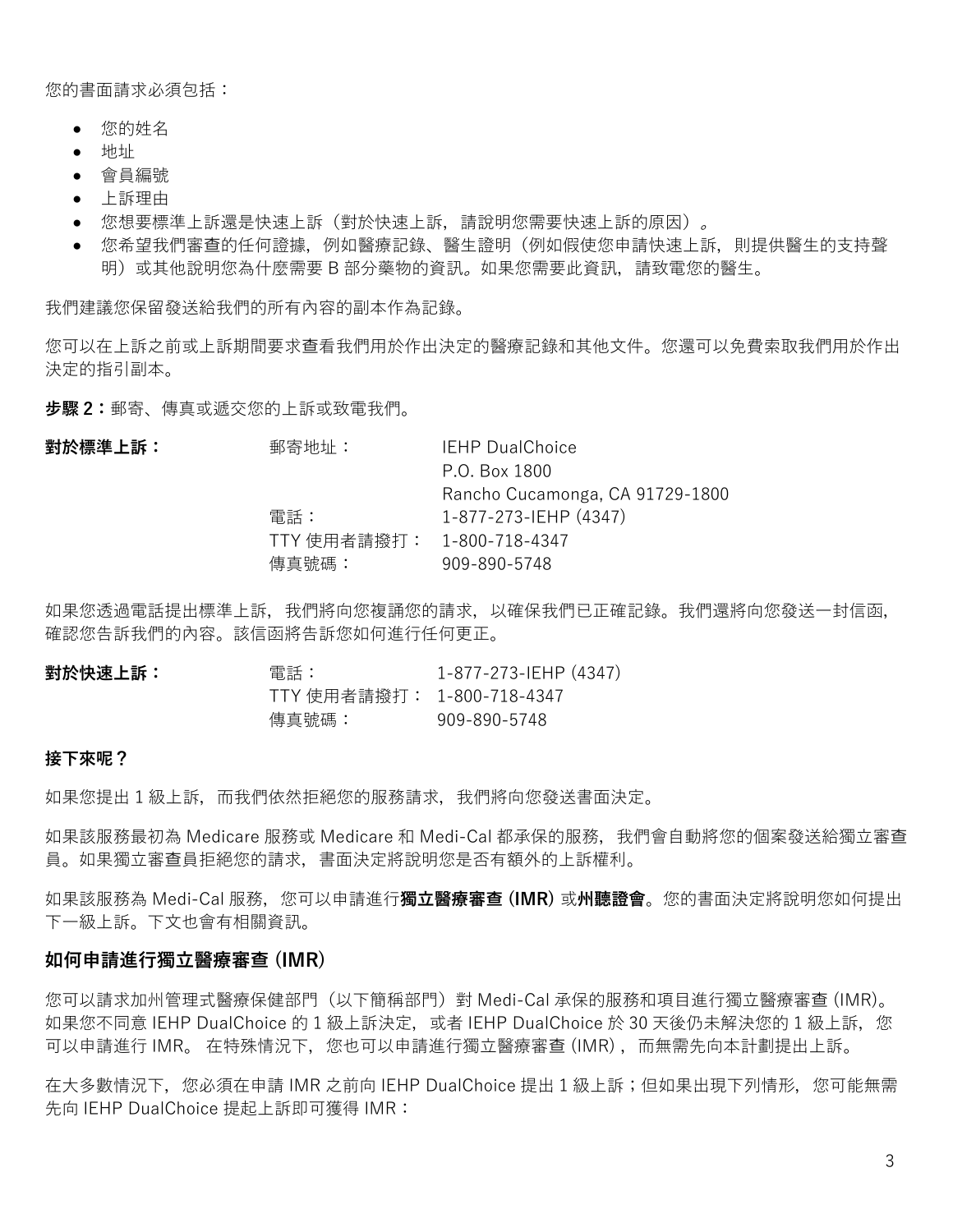- 您的問題很緊迫,對您的健康構成直接和嚴重的威脅。
- IEHP DualChoice 拒絕 Medi-Cal 服務或治療, 因為其帶有試驗性或研究性。

如果您已經就同一問題召開過州聽證會,則不能申請進行 IMR。如果您對 IMR 的結果感到不滿,您仍然可以申請 舉行州聽證會。

### **如何申請 IMR。**填寫

[www.dmhc.ca.gov/fileacomplaint/submitanindependentmedicalreviewcomplaintform.aspx](https://www.dmhc.ca.gov/fileacomplaint/submitanindependentmedicalreviewcomplaintform.aspx) 上提供的線上獨立 醫療審查/投訴表,您也可以填寫本通知隨附的紙本 IMR 申請表並將其寄至:

Help Center Department of Managed Health Care 980 Ninth Street, Suite 500 Sacramento, CA 95814-2725 傳真號碼:916-255-5241

如果您選擇寄送,您可以附上有關被拒服務或項目的信件或其他文件的副本。如果您要這樣做,請寄送文件副本, 而不是原件。部門幫助中心可能無法退回所有原始文件。

您或您的代理人必須在我們向您發送書面決定後的 **6 個月**內申請 IMR。然而,部門可能出於正當理由延長 6 個月期 限,例如您的病況使您無法在 6 個月內申請 IMR,或者您沒有得到有關 IMR 流程的充分通知。

請撥打**加州管理式醫療保健部門 (Department of Managed Health Care, DMHC) 的免費電話 1-888-466-2219** 以獲得免費協助。

加州管理式醫療保健部門負責管理醫療保健服務計劃。如果您想對您的保健計劃提出申訴,在聯絡該部門之前,您 應該先致電保健計劃(電話為:**1-877-273-IEHP (4347)**)並使用保健計劃的申訴流程。使用該申訴程序不會影響 您享有任何潛在法律權利或救濟方式。對於涉及急診的申訴、對您保健計劃的解決結果感到不滿的申訴,或在 30 天後仍未得到解決的申訴,您可以致電該部門獲得援助。您可能有資格獲得獨立醫療審查 (IMR)。如果您有資格獲 得 IMR, IMR 將在流程中公正地審查保健計劃作出的醫療決定。此類決定關於提議的服務或治療的醫療必要性、對 試驗性或研究性治療的承保決定,以及急診或緊急醫療服務的付款爭議。該部門還設有免費專線 **(1-888-466- 2219)** 以及服務於聽障及語障人士的 TDD 專線 **(1-877-688-9891)**。可以在該部門的網站 **[www.dmhc.ca.gov](http://www.dmhc.ca.gov/)** 上 獲取投訴表格、IMR 申請表及相關說明。

## **接下來呢?**

如果您有資格獲得 IMR,DMHC 將審查您的個案,並在 7 個日曆日內向您發送一封信,告知您有資格獲得 IMR。 從您的計劃收到您的申請和支持文件後, 將在 30 個日曆日內做出 IMR 決定。您應該會在提交填妥的申請表後的 45 個日曆日內收到 IMR 決定。

如果您的個案很緊急並且您有資格獲得 IMR,DMHC 將審查您的個案,並在 2 個日曆日內向您發送一封信,告知 您有資格獲得 IMR。從您的計劃收到您的申請和支持文件後,將在 3 個日曆日內做出 IMR 決定。您應該會在提交 填妥的申請表後的 7 個日曆日內收到 IMR 決定。

如果 DMHC 沒有從您或治療您的醫生處收到所需的所有醫療記錄, 則 IMR 可能需要更長時間。如果您的醫生不在 您的保健計劃網絡中,那麼您從該醫生處獲取並向我們發送您的醫療記錄非常重要。您的保健計劃需要從網絡內的 醫生處獲取您的醫療記錄副本。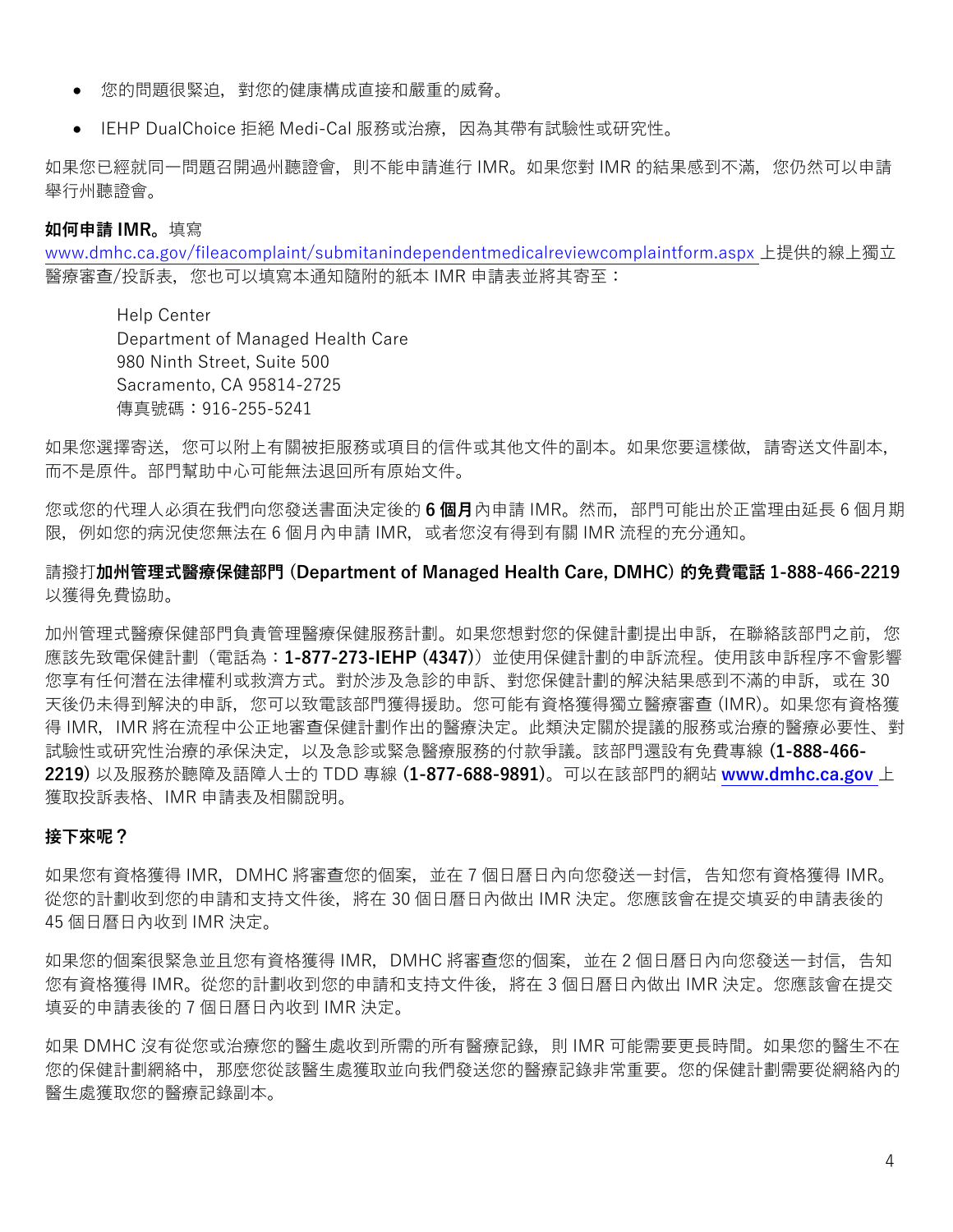不屬於 IEHP DualChoice 的醫生將審查您的個案。DMHC 將向您發送一封解釋該決定的信函。如果 IMR 決定對您 有利,IEHP DualChoice 必須為您提供所申請的服務或治療。如果您不同意該決定,只要您沒有就同一問題召開過 州聽證會,您就可以申請舉行州聽證會。

如果您沒有資格獲得 IMR,您的問題將透過 DMHC 的標準投訴流程進行審核。您將在 30 天內收到有關該決定的書 面通知。如果您決定不使用 IMR 流程,您可能會放棄依據加州法律就您所申請的服務或治療對 IEHP DualChoice 採取法律行動的權利。

## **如何申請舉行州聽證會**

如果相關服務為 Medi-Cal 承保的服務或項目,您可以申請舉行州聽證會。只有在您對本保健計劃提出上訴,並收 到您有異議的書面決定後,您才能申請舉行州聽證會。請注意,如果您舉行州聽證會,您將無法申請進行獨立醫療 審查 (IMR)。

**步驟 1:**您或您的代理人必須在我們發出維持不利於您的理賠決議(1 級上訴決定)通知之日起 **120 天**內申請舉行 州聽證會。填寫將與您的上訴決定通知一併提供的「州聽證會申請表 (Form to File a State Hearing)」。確保包含 所有要求提供的資訊。

**步驟 2:**將填妥的表格寄至:

California Department of Social Services State Hearings Division P.O. Box 944243, Mail Station 9-17-37 Sacramento, CA 94244-2430 傳真號碼:916-651-5210或916-651-2789

您也可以撥打 1-800-952-5253 (TTY: 1-800-952-8349) 申請舉行州聽證會。如果您決定透過電話提出請求,請知 悉,電話線路會非常繁忙。

#### **接下來呢?**

州政府將舉行聽證會。您可以親自或透過電話出席聽證會。您將被要求告訴州政府您為什麼不同意我們的決定。您 可以請朋友、親戚、辯護人、保健業者或律師協助您。您將收到一份書面決定,說明您是否擁有額外的上訴權利。

本通知的副本已發送至:<insert PCP name/requesting Provider name>。

#### **獲取幫助和更多資訊**

- 致電 **IEHP DualChoice**,電話:1-877-273-IEHP (4347),服務時間為上午 8 點至晚上 8 點(太平洋標準 時間),每週 7 天(包括節假日)。TTY 使用者請撥打 1-800-718-4347。您也可以造訪我們的網站: www.iehp.org。
- 致電**加州管理式醫療保健部門**獲取免費協助,以了解您的權利和有關投訴及獨立醫療審查 (IMR) 流程的資 訊,電話:1-888-466-2219。
- 致電**健康消費者聯盟 (Health Consumer Alliance)** 以取得有關您的醫療保健的免費協助,電話: 1-888-804-3536。